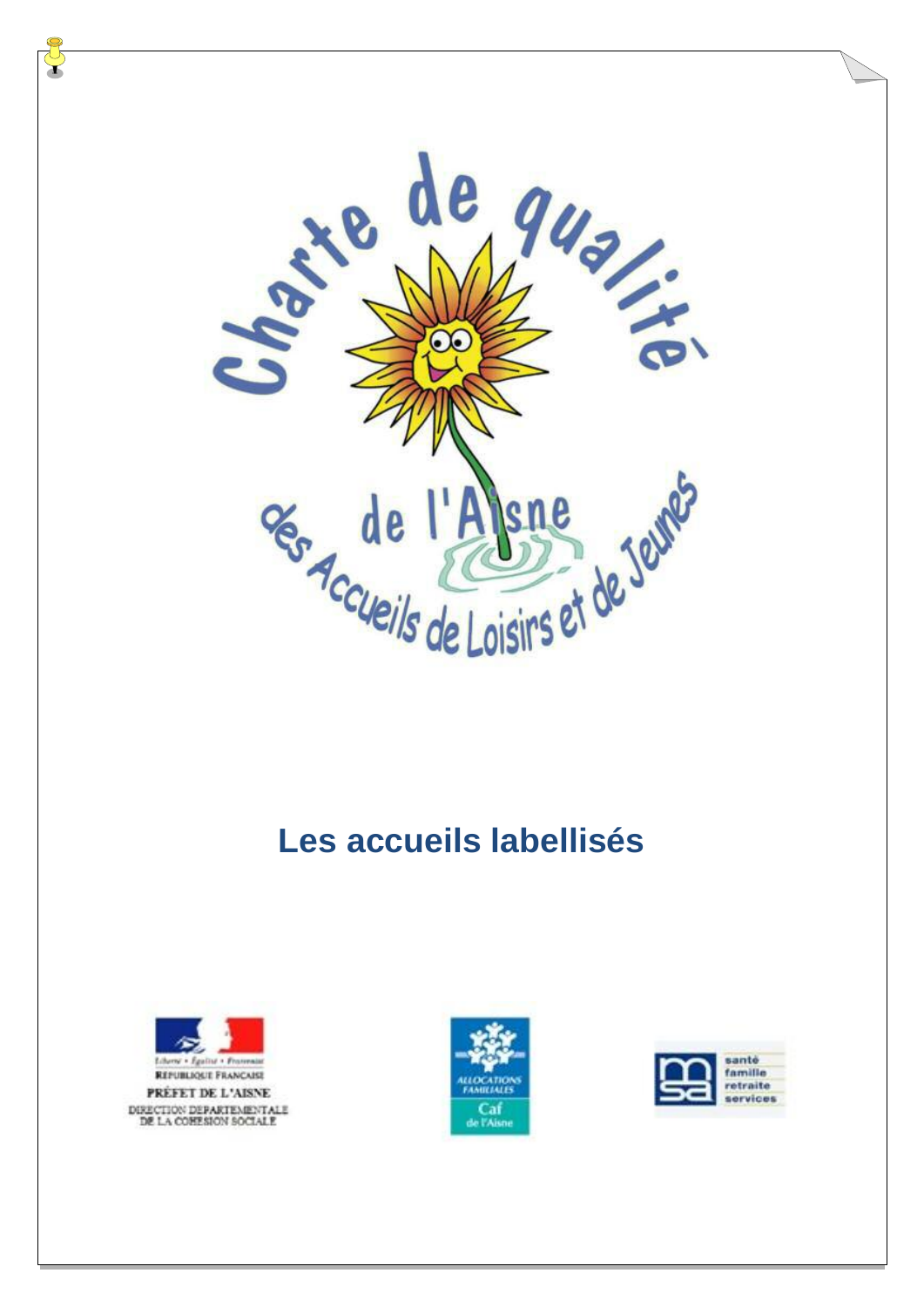## Arrondissement de CHÂTEAU-THIERRY : 8

## COMMUNE ACCUEIL

J

| <b>COMMUNE ACCUEIL</b>                            |   |
|---------------------------------------------------|---|
| CHÂTEAU-THIERRY / ALSH ILE AUX ENFANTS LA ROTONDE | 3 |
| CHÂTEAU-THIERRY / ALSH BOIS BLANCHARD             |   |
| CHÂTEAU-THIERRY / ALSH LES GAMINS D'ABORD         | 3 |
| ALSH CONDE EN BRIE - JAULGONNE                    | 5 |
| ALSH ESSOMES SUR MARNE                            |   |
| ALSH MARCHAIS EN BRIE                             |   |
| ALSH NEUILLY SAINT FRONT                          | 3 |
| ALSH TRELOU SUR MARNE                             |   |

| Arrondissement de LAON : 32          |                |  |
|--------------------------------------|----------------|--|
| <b>COMMUNE ACCUEIL</b>               |                |  |
| ALSH AULNOIS-SOUS-LAON               | 5              |  |
| <b>ALSH AUTREVILLE</b>               | $\overline{4}$ |  |
| <b>ALSH BEAUTOR</b>                  | 3              |  |
| <b>ALSH BRUYERES</b>                 | $\theta$       |  |
| ALSH BUCY-LES-PIERREPONT             | $\overline{2}$ |  |
| <b>ALSH CHARMES</b>                  | 3              |  |
| <b>ALSH CHAUNY</b>                   | 5              |  |
| <b>ALSH COUCY-LES-EPPES</b>          | $\overline{4}$ |  |
| <b>ALSH CORBENY</b>                  | $\mathbf 1$    |  |
| <b>ALSH GUIGNICOURT</b>              | 4              |  |
| <b>LAON / ALSH GILBERT LOBJOIS</b>   | $\overline{4}$ |  |
| <b>LAON/ALSH MONTREUIL</b>           | 4              |  |
| LAON / ANATOLE France (6-12 ans)     | $\overline{4}$ |  |
| <b>LAON/ALSH LA FONTAINE</b>         | 4              |  |
| <b>LAON/ALSH BRASSENS</b>            | $\overline{4}$ |  |
| <b>LAON / ALSH LOUISE MACAULT</b>    | $\overline{4}$ |  |
| LAON/ANATOLE France (4-6 ans)        | $\overline{4}$ |  |
| LAON / ALSH SAINT EXUPERY (4-6 ans)  | $\overline{4}$ |  |
| LAON / ALSH SAINT EXUPERY (6-12 ans) | $\overline{4}$ |  |
| <b>LAON / COUBERTIN</b>              | 5              |  |
| <b>LAON / PALAIS DES SPORTS</b>      | $\overline{4}$ |  |
| <b>ALSH LA FERE</b>                  | 5              |  |
| <b>ALSH PONTAVERT</b>                | $\overline{4}$ |  |
| <b>ALSH SAINT ERME</b>               | 4              |  |
| <b>ALSH SAINT GOBAIN</b>             | 5              |  |
| <b>ACCUEIL DE JEUNES DE SISSONNE</b> | 5              |  |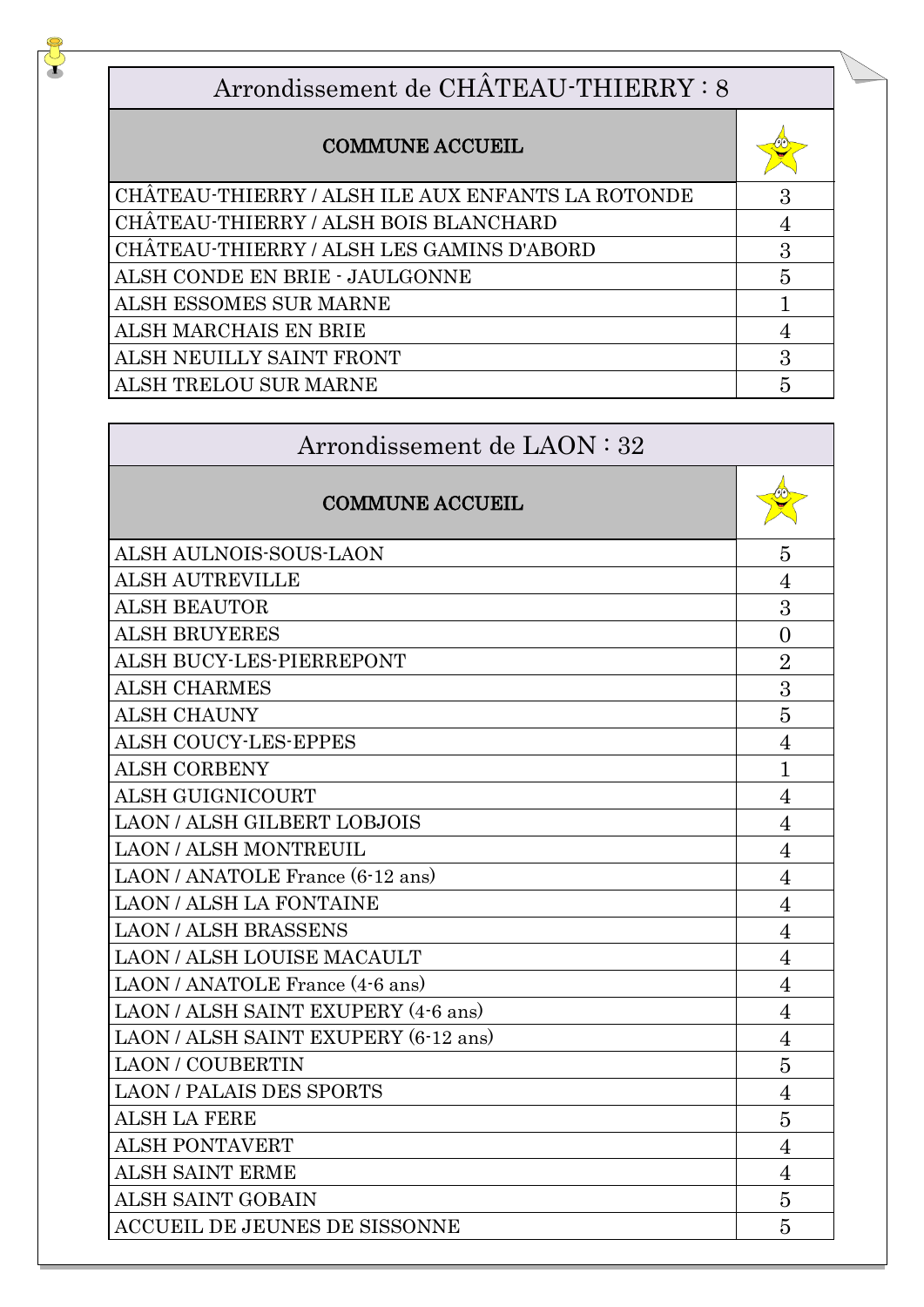| <b>ALSH SISSONNE</b>                                  |  |
|-------------------------------------------------------|--|
| TERGNIER / ACCUEILS DE JEUNES DE L'ODYSSEE            |  |
| TERGNIER / ALSH MAISON DE LA PETITE ENFANCE (4-6 ans) |  |
| TERGNIER / ALSH DE L'ODYSSEE                          |  |
| CC VAL DE L'AILETTE                                   |  |

 $\frac{1}{\sqrt{2}}$ 

| Arrondissement de SAINT QUENTIN : 31 |  |  |  |  |  |
|--------------------------------------|--|--|--|--|--|
|--------------------------------------|--|--|--|--|--|

| <b>COMMUNE ACCUEIL</b>                              |                |
|-----------------------------------------------------|----------------|
| <b>ALSH BEAUREVOIR</b>                              | 5              |
| ACCUEIL DE JEUNES DE BEAUREVOIR                     | $\overline{0}$ |
| ACCUEIL DE JEUNES ADOBUS DE BELLICOURT              | $\overline{2}$ |
| ALSH CENTRE SOCIAL DE BOHAIN                        | 3              |
| ACCEUIL DE JEUNES CENTRE SOCIAL DE BOHAIN           | 3              |
| ACCUEIL DE JEUNES DE LA MAISON BLEUE DE BOHAIN      | $\overline{2}$ |
| <b>ALSH BOUE</b>                                    | $\overline{0}$ |
| <b>ALSH FLAVY LE MARTEL</b>                         | $\overline{2}$ |
| ALSH DU CASOC DE FRESNOY LE GRAND                   | 5              |
| ALSH CENTRE SOCIAL ADEPAGUI DE GUISE                | 5              |
| ALSH HARGICOURT                                     | 4              |
| <b>ALSH HARLY</b>                                   | 5              |
| ALSH HOLNON-FRANCILLY                               | 5              |
| <b>ALSH ITANCOURT</b>                               | 5              |
| ALSH LEVERGIES-JONCOURT-LEHAUCOURT                  | 5              |
| <b>ALSH MONT D'ORIGNY</b>                           | 3              |
| <b>ALSH MORCOURT-OMISSY</b>                         | 5              |
| <b>ALSH MOY DE L'AISNE</b>                          | 4              |
| ALSH ORIGNY-SAINTE BENOITE                          | 5              |
| ALSH PONTRU                                         | $\overline{4}$ |
| <b>ALSH PREMONT</b>                                 | 3              |
| SAINT QUENTIN / CENTRE SOCIAL ARTOIS CHAMPAGNE      | 4              |
| SAINT QUENTIN / CENTRE SOCIAL MUNICIPAL EUROPE      | $\overline{4}$ |
| SAINT QUENTIN / CENTRE SOCIAL DU VERMANDOIS         | 5              |
| SAINT QUENTIN / CENTRE SOCIAL QUARTIER SAINT MARTIN | 5              |
| SAINT QUENTIN / CENTRE SOCIAL DE NEUVILLE           | $\overline{4}$ |
| SAINT QUENTIN / ALSH GRICOURT                       | 3              |
| SAINT QUENTIN / ALSH KERGOMARD                      | 4              |
| SAINT QUENTIN / ECOLE PRIMAIRE GEORGES BACHY        | $\overline{4}$ |
| <b>ALSH THENELLES</b>                               | 3              |
| <b>ALSH VERMAND</b>                                 | 4              |